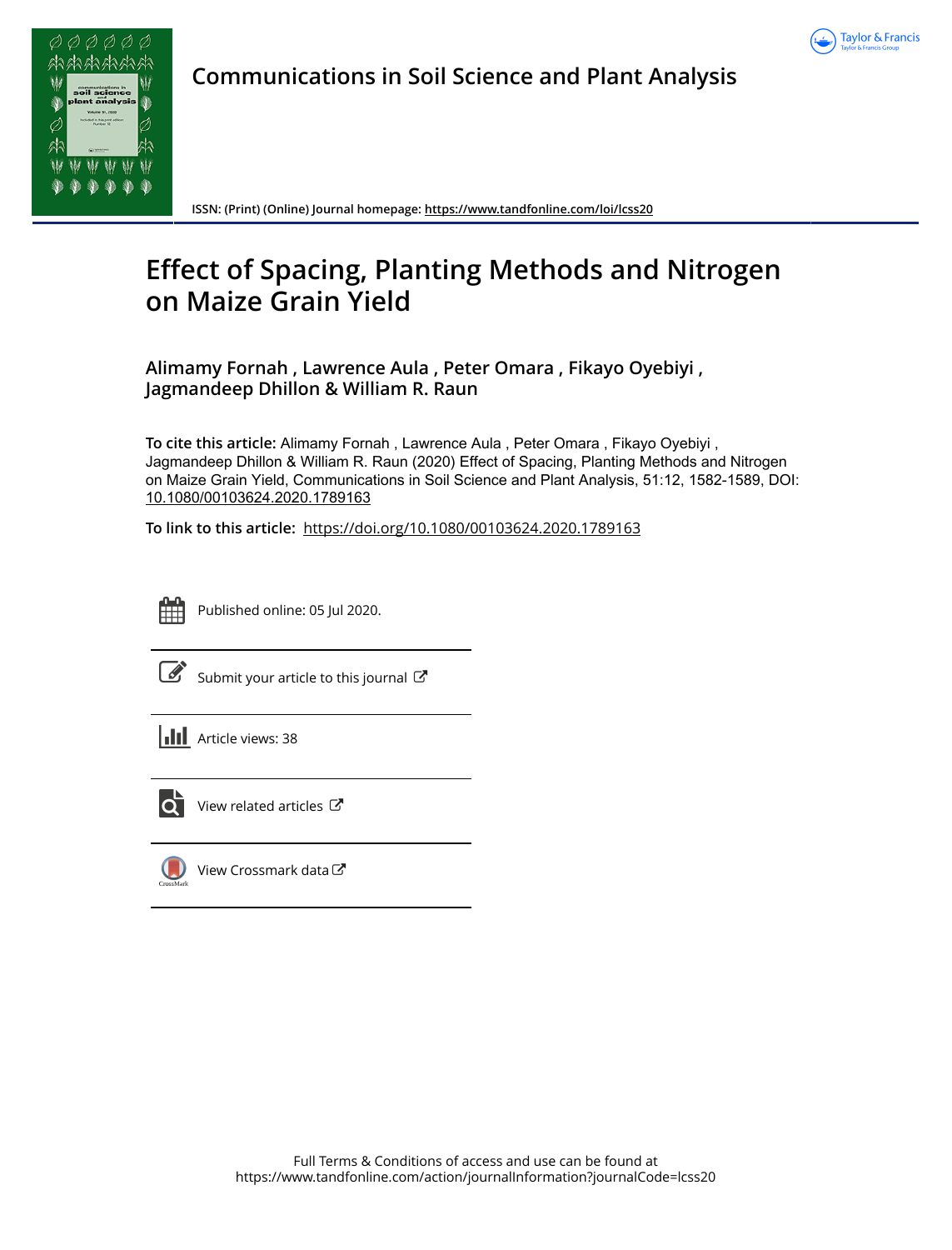

Check for updates

# **Effect of Spacing, Planting Methods and Nitrogen on Maize Grain Yield**

Alimamy Fornah<sup>[a,b](#page-1-0)</sup>, Lawrence Aula<sup>a</sup>, Peter Omara<sup>a</sup>, F[i](http://orcid.org/0000-0002-1930-9345)k[a](#page-1-0)yo Oyebiyi D<sup>a</sup>, Jagmandeep Dhillon<sup>a</sup>, a[n](http://orcid.org/0000-0002-1206-1105)d Willi[a](#page-1-0)m R. Raun  $\mathbb{D}^a$ 

<span id="page-1-0"></span><sup>a</sup>Department of Plant and Soil Sciences, Oklahoma State University, Stillwater, OK, USA; <sup>b</sup>Department of Agriculture, Biology and Health Sciences, Cameron University, Lawton, OK, USA

#### **ABSTRACT**

Maize (*Zea mays* L.) production in the developing countries takes place on marginal landscapes using indigenous planting methods that conflict with appropriate **row spacing (RS) and plant to plant spacing (PPS)**. A study was conducted to determine the effect of different **RS**, variable plant densities and different planting methods on maize grain yield. This study was conducted for two years at three locations in Oklahoma including Lake Carl Blackwell (Port silt loam), Efaw (Ashport silty clay loam), and Perkins (Teller sandy loam-fine-loamy). Fourteen treatments were evaluated at each location in a randomized complete block design with three replications. Treatments included two **RS** (0.51 m, 0.76 m), three nitrogen **(N)** application rates (0, 60, 120 kg N ha−1), two **PPS** (0.15 m, 0.30 m) and two planting methods (Greenseeder hand planter; farmers practice). Results showed an increase in grain yield by 34% in 2017 and 44% in 2018 for the narrow RS of 0.51 m compared to the 0.76 m RS. This was likely due to increased plant population at the narrow **RS**. This study suggests that maize producers in developing countries could use narrow RS (0.51 m) with wide PPS (0.30 m) to increase grain yields.

#### **ARTICLE HISTORY**

Received 22 February 2020 Accepted 24 March 2020

#### **KEYWORDS**

Maize Grain Yield; row spacing; plant spacing; nitrogen rate; maize planter

## **Introduction**

<span id="page-1-8"></span><span id="page-1-7"></span><span id="page-1-5"></span><span id="page-1-4"></span><span id="page-1-3"></span>Maize (*Zea mays* L.) is one of the most important crops cultivated throughout the world due to its high productivity of grain and biomass (Lee et al. [2007\)](#page-8-0). In 2018, by volume, maize was the largest cereal produced worldwide surpassing 1 billion metric tons (USDA [2018\)](#page-8-1). Maize supplies 30% of the food calories to over 4.5 billion people in 94 countries (Shiferaw et al. [2011\)](#page-8-2). However, 800 million people still consume less than 2000 calories daily (Conway and Toenniessen [1999](#page-7-0)). According to Cairns et al. [\(2012\)](#page-7-1), the demand for maize would double in developing countries by 2050. Therefore, to meet the growing population demand, food production needs to increase on already cultivated agricultural land (Borlaug and Dowsell [2003\)](#page-7-2). According to FAOSTAT [\(2016](#page-8-3)), 29 M ha of maize was planted by hand in developing countries, and the average yields were approximately 1.8 Mg ha−1. In comparison, the average maize production in the United States is 9.9 Mg ha<sup>-1</sup>. Many factors account for these higher yields in the U.S, specifically highly advanced agricultural mechanization not available in developing countries.

<span id="page-1-6"></span><span id="page-1-2"></span><span id="page-1-1"></span>Omara et al. [\(2016\)](#page-8-4) reported that when maize is planted by hand, there is a tendency to drop/plant two or more seeds per hill and cover with soil. This leads to uneven emergence and germination of multiple seeds. Aikins, Bart-Plange, and Opoku-Baffour [\(2010\)](#page-7-3) also noted that seed rotting due to deep planting and inadequate seed covering may influence the final grain yield. Many studies have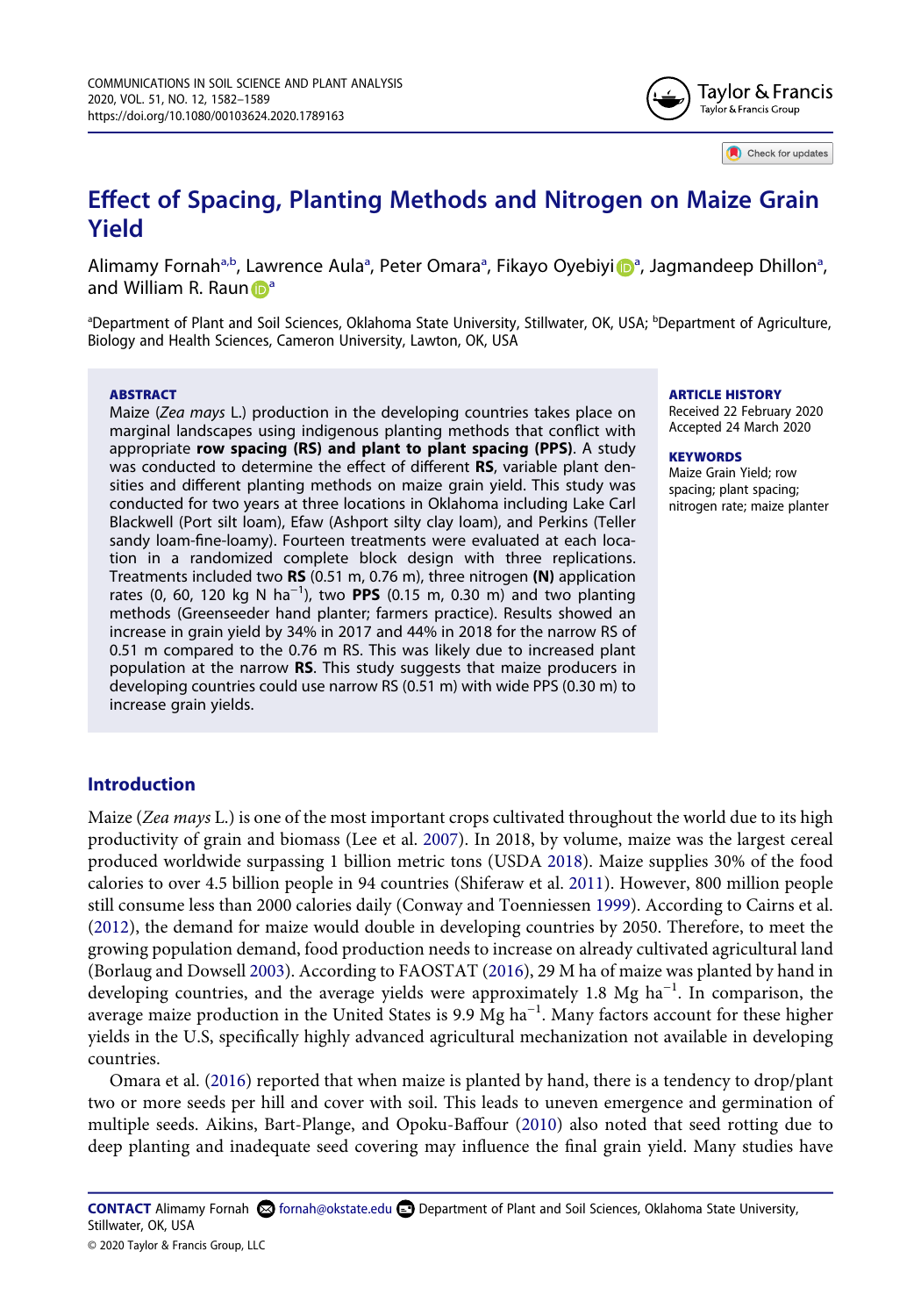<span id="page-2-7"></span><span id="page-2-4"></span>reported the relevance of homogenous crop stand in attaining higher yields (Ford and Hicks [1992](#page-8-5); Liu et al. [2004;](#page-8-6) Nafziger, Carter, and Graham [1991;](#page-8-7) Nielsen [2004;](#page-8-8) Rutto et al. [2014;](#page-8-9) Tollenaar et al. [2006](#page-8-10)). Homogeneity of crops can increase water use efficiency, nutrient use efficiency, and solar radiation, which ultimately affects yields. Subsequently, researchers have invested time, energy, and resources to develop a hand planter for smallholder farmers in developing countries. Continued focus targets maize singulation for each planter strike, in-order to reduce competition among plant for nutrient, water and sunlight. Hence, Oklahoma State University **(OSU)** developed a hand planter that produces at least 80% singulation and removes chemically treated seeds from the hands of the farmers (Omara et al. [2016](#page-8-4)).

<span id="page-2-6"></span><span id="page-2-0"></span>Aikins, Bart-Plange, and Opoku-Baffour ([2010\)](#page-7-3) compared different commercial hand planters and reported that 70% of the time, planters drop three seeds while 53% of the time, planters delivered two or less maize seeds. Over the last two decades, the Division of Agriculture **OSU** has worked to develop an improved hand planter, for subsistence farmers in developing countries (Dhillon et al. [2017,](#page-8-11) [2018;](#page-8-12) Omara et al. [2016\)](#page-8-4). Farming in developing countries is often subsistent with production area ranging from 0.1 to 2 ha, and accompanied by little or no input of modern agricultural methods and techniques (Ibeawuchi et al. [2009](#page-8-13)). Thus, resource-poor farmers use stick planters, machete, dibbler or handheld hoe for planting maize, and these methods are labor intensive (Adjei et al. [2003;](#page-7-4) Tweneboah [2000\)](#page-8-14). The variability in rainfall and temperature pattern posses an added threat to changing food production from year to year (Fornah et al. [2020](#page-8-15)). The OSU hand planter has 80% singulation efficiency with different seed types (Omara et al. [2016](#page-8-4)). Using the Greenseeder hand planter, chemically treated seeds are removed from the hands of farmers while also decreasing the rate of soil erosion by improving plant-to-plant spacing **(PPS)**. Furthermore, by merely changing the internal drum this planter can be used as a mid-season applicator of urea-N, placing urea below the soil surface, hence, reducing NH<sub>3</sub> losses, and fertilizer runoff (Dhillon et al. [2017](#page-8-11), [2018](#page-8-12)).

<span id="page-2-9"></span><span id="page-2-8"></span><span id="page-2-5"></span><span id="page-2-3"></span><span id="page-2-1"></span>Recent studies on narrow row spacing **(RS)** for maize production have produced inconsistent results. These results are varied concerning the relationship between narrow **RS** and yield (Farnham [2001](#page-8-16); Testo, Reyneri., and Blandino [2017;](#page-8-17) William and Thelen [2002\)](#page-8-18). At present, limited work has tested different **RS** combined with **PPS** with the hand planter. Optimal plant density level and row width for maize grain yield may vary with location, primarily latitude, season length, temperature, rainfall, sunlight and humidity. Improving field management techniques can increase maize productivity and reduce the environmental impact of modern agriculture. The optimal **RS** and plant density for maize production continue to vary as maize genetics evolve (Duvick and Cassman [1999\)](#page-8-19).

<span id="page-2-2"></span>Thus, the objective of this study was to determine the effect of **RS, PPS**, nitrogen **(N)** rates and variable plant density levels on maize grain yield.

# **Materials and methods**

Field research was conducted in 2017 and 2018 at Perkins, Lake Carl Blackwell (LCB), and Efaw experimental stations of **OSU**. The respective soil types for each site (Perkins, Efaw and LCB) were Konawa fine sandy loam (fine-loamy, mixed, thermic Ultic haplustalfs Paleustolls), Ashport silty clay loam (fine-silty, mixed, superactive, thermic Fluventic Haplustolls) and Port Silt Loam (fine-silty, mixed, thermic cumulic Haplustolls). Trial locations were chosen that best represented the diverse soil and cultural practices (till and no-till) utilized in the state of Oklahoma. Trial locations selected had maize grown prior to this study. The experimental sites ([Table 1\)](#page-3-0) were divided into tillage, no-tillage and irrigated locations. In 2017, the Perkins location was no-till and non-irrigated while LCB was tilled and irrigated. Similarly, in 2018, LCB was tilled, and irrigated while Efaw was no- till and nonirrigated. No experiment was conducted in the Perkins location in 2018 due to ear worm infestation and poor soil structure. Therefore, Perkins and Efaw locations were only one year each, whiles LCB site was two years. Also, at the LCB location, the experiment was moved to a different plot area in 2018.

The experiment was designed as a randomized complete block with three replications and fourteen treatments. The treatment combination consisted of two planting methods (OSU-Hand Planter [OSU-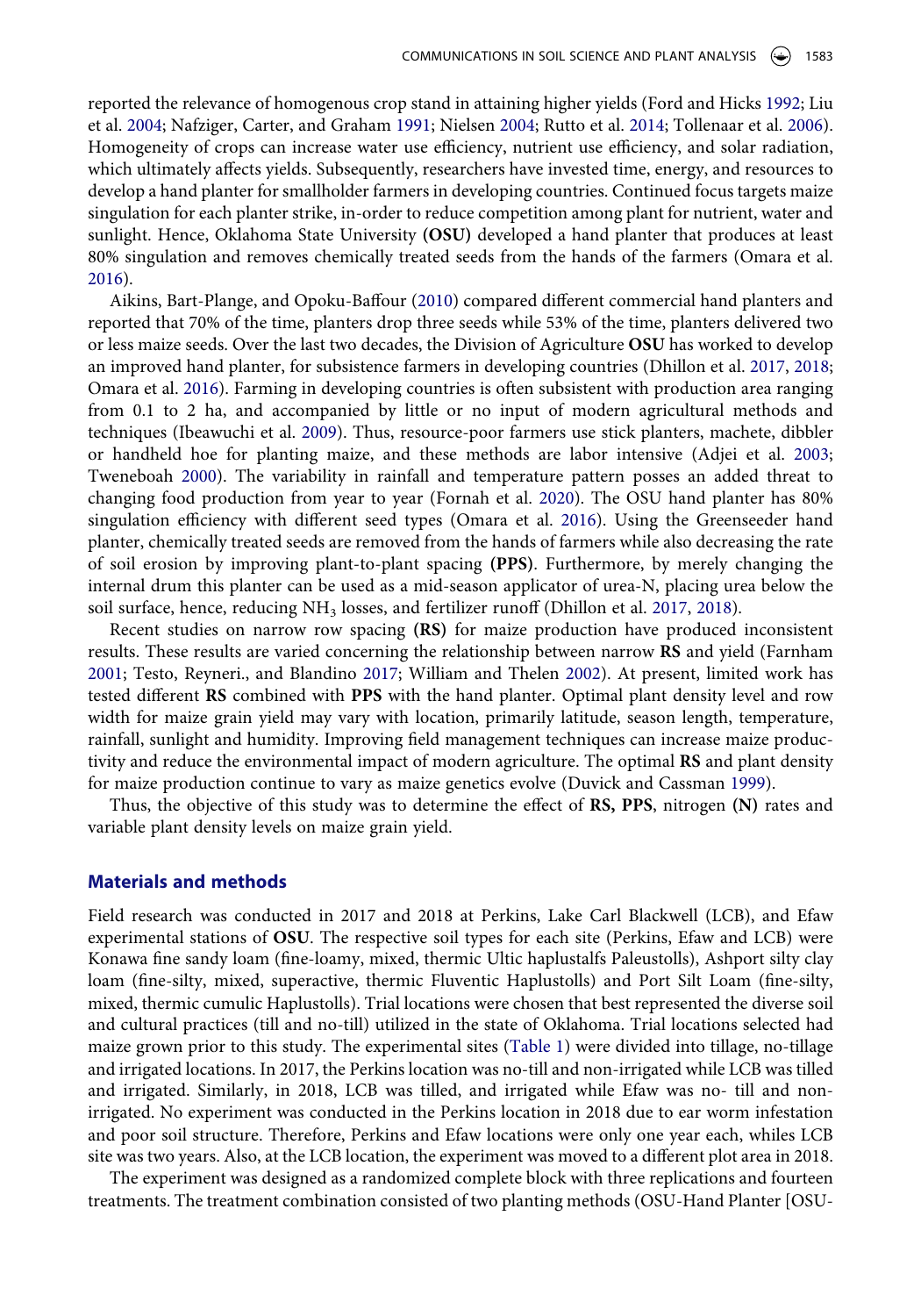#### <span id="page-3-0"></span>**Table 1.** Field activities for each location, 2017 and 2018.

|                           | 2017      |               | 2018         |              |  |
|---------------------------|-----------|---------------|--------------|--------------|--|
| <b>Field Activity</b>     | Perkins   | <b>LCB</b>    | Efaw         | LCB          |  |
| Pre-plant N fertilization | April 11  | May 5         | April 25     | April 25     |  |
| Planting                  | April 19  | May 9         | April 30     | May 1        |  |
| Side-dress                | June 22   | <b>Jun 23</b> | June 14      | June 15      |  |
| Harvest                   | August 30 | August 29     | September 10 | September 11 |  |

Perkins, Oklahoma Agricultural Experiment Station near Stillwater, OK;

Efaw, Oklahoma Agricultural Experiment Station near Stillwater, OK;

LCB, Oklahoma Agricultural Experiment Station west of Stillwater, OK near Lake Carl Blackwell

HP] and the Farmers Practice [FP or Stick Planter]), two-**RS** (0.51 and 0.76 m). Detailed information about OSU-hand planter's design and operation has been noted in Omara et al. [\(2016](#page-8-4)) and Dhillon et al. ([2017](#page-8-11)), Dhillon et al. ([2018\)](#page-8-12)). Additionally, two **PPS** (0.15 and 0.30 m), three rates of N fertilizer application (0, 60, and 120 kg N ha<sup>-1</sup>), and four plant populations (43,859; 65,359; 87,719; and 130,718 seeds ha<sup>-1</sup>) were used. The fertilizer was applied in a strip to the side of the row before planting and mid season. Maize was planted in an area of 3.03 m x 6.06 m at 0.76 and 0.51 m **RS**. Maize was planted 5 cm deep [\(Table 1\)](#page-3-0), and PPS was maintained by marking a string at 15 cm or 30 cm according to the treatment structure to ensure uniformity. Twenty-one strikes were made at 15 cm **PPS**, whiles forty strikes were made at 30 cm **PPS**. For each strike, one maize seed is dropped per hole. Two checks were included and planted with the simulated farmer practice (stick planter), where a hole was made by using the stick planter, and two or three seeds were dropped per hole. Urea fertilizer was applied preplant and mid-season side-dress at three different rates 0, 60 and 120 kg N ha<sup>-1</sup>. The OSU-hand planter was used to side-dress as per the treatment structure while the simulated farmer's practice, N was dribble applied next to each plant. The middle rows of each plot were harvested for yield. Harvesting was done in August and September in 2017 and 2018 planting season respectively.

Plots were harvested manually at all locations. At the Perkins station, forage samples were collected from a 1.5 × 6.0 m area, dried and weighed accordingly. The ear count was collected for all trials and grain was shelled from collected cobs. Moisture content for final grain yield was adjusted to 15.5%. Plot subsamples were taken and then dried at 75°C for two days, ground to pass a 240-mesh screen and analyzed for total N using a LECO Truspec CN dry combustion analyzer (Schepers, Francis, and Thompson [1989](#page-8-20)).

<span id="page-3-2"></span><span id="page-3-1"></span>All data were analyzed using SAS version 9.4 (SAS Institute Inc [2008\)](#page-8-21). The Generalized linear model (GLM) procedure was used to determine the effect of treatments on maize yield. Mean separation was performed using LSD ( $\alpha = 0.05$ ). Single-degree-of-freedom-contrasts were also used to partition treatment differences.

#### **Results**

#### *Lake Carl Blackwell, OK (2017)*

Analysis of variance showed significant treatment effect for **RS, PPS**, N rate and planter type on ear count at Lake Carl Blackwell 2017 ([Table 2](#page-4-0)). It was also observed that with a single-degree-of-freedomcontrasts, the farmer's practice (stick planter) resulted in a 4% higher ear count than the OSU hand planter. The N rate of 120 kg ha<sup>-1</sup> showed significantly ( $p < .01$ ) higher ear count compared to 60 kg ha<sup>-1</sup>. A plant population of 65,359 seeds ha<sup>-1</sup> produced the highest ear count compared to other plant populations. Nonorthogonal, single-degree-of-freedom contrasts, showed significantly better ear count from the combination of reduced **PPS** (0.15 m), reduced **RS** (0.51 m) with farmers planting (FP) method at 120 kg N ha−1 (treatment 13). This was most likely due to a higher plant density and high N rate ([Table 2\)](#page-4-0).

Analysis of variance showed significant treatment effect on grain yield (*p* < .05) [\(Table 3](#page-5-0)). A nonorthogonal, single degree of freedom contrast, showed a significant difference between narrow **RS** and

1584  $\left(\rightarrow\right)$  A. FORNAH ET AL.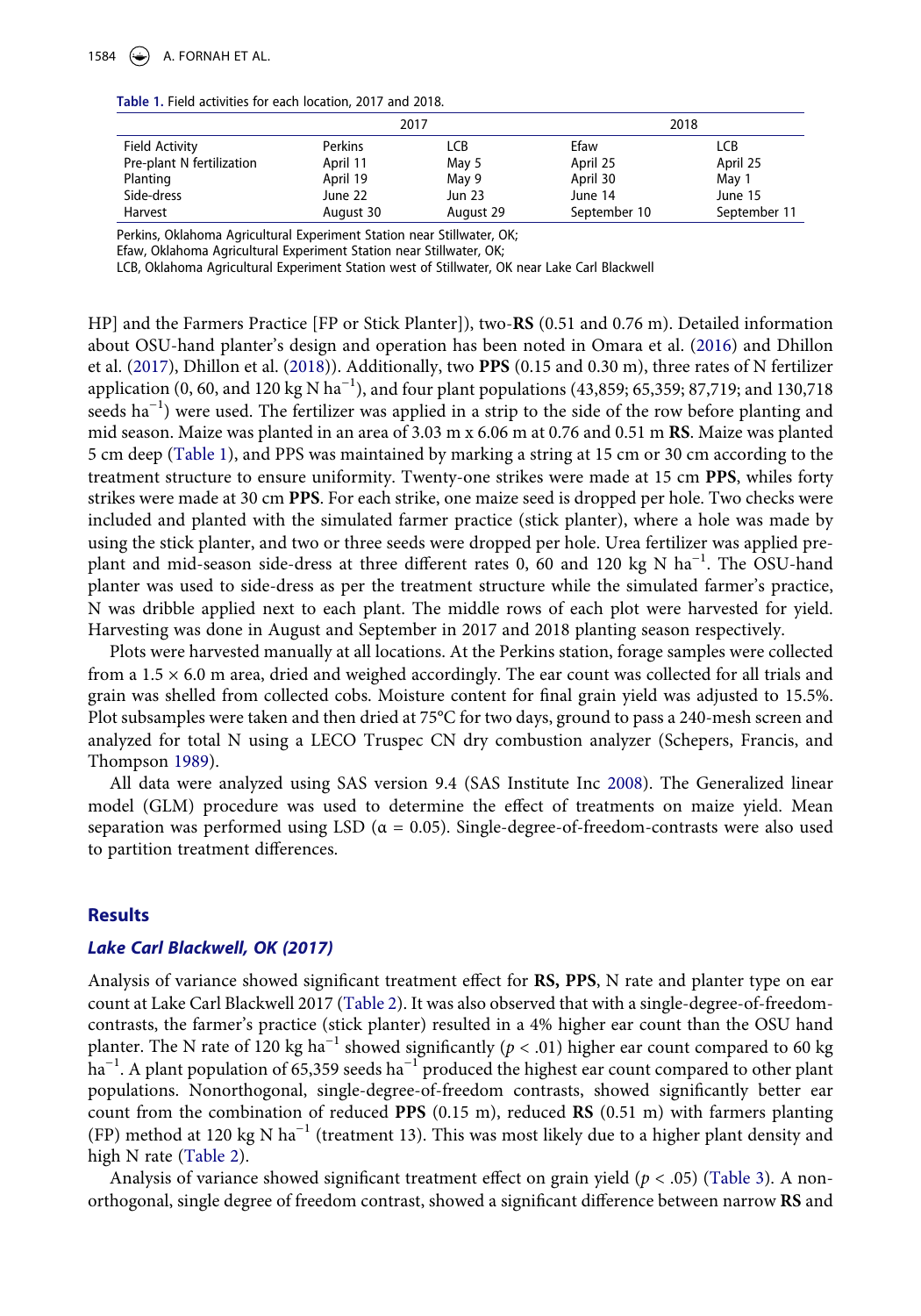|                                                  |                |                        |           |                   |       |        | Ear Count |      |
|--------------------------------------------------|----------------|------------------------|-----------|-------------------|-------|--------|-----------|------|
|                                                  | Side-dress N   |                        | <b>RS</b> |                   | LCB   |        | Perkins   | Efaw |
| Treatment                                        | $(kg ha^{-1})$ | PPS (m)                | (m)       | Planter           | 2017  | 2018   | 2017      | 2018 |
|                                                  | 0              | 0.15                   | 0.51      | <b>FP</b>         | 83    | 87     | 62        | 117  |
| 2                                                | 0              | 0.15                   | 0.76      | <b>FP</b>         | 67    | 78     | 56        | 81   |
| 3                                                | 60             | 0.15                   | 0.51      | HP                | 104   | 136    | 79        | 115  |
| 4                                                | 60             | 0.15                   | 0.76      | HP                | 94    | 102    | 74        | 87   |
| 5                                                | 60             | 0.30                   | 0.51      | HP                | 84    | 89     | 69        | 90   |
| 6                                                | 60             | 0.30                   | 0.76      | HP                | 71    | 136    | 65        | 67   |
| 7                                                | 60             | 0.15                   | 0.51      | <b>FP</b>         | 121   | 103    | 79        | 123  |
| 8                                                | 60             | 0.15                   | 0.76      | <b>FP</b>         | 105   | 112    | 73        | 99   |
| 9                                                | 60             | 0.30                   | 0.51      | <b>FP</b>         | 99    | 91     | 78        | 94   |
| 10                                               | 60             | 0.30                   | 0.76      | <b>FP</b>         | 85    | 121    | 68        | 75   |
| 11                                               | 120            | 0.30                   | 0.51      | HP                | 101   | 126    | 66        | 115  |
| 12                                               | 120            | 0.30                   | 0.76      | HP                | 80    | 86     | 60        | 103  |
| 13                                               | 120            | 0.15                   | 0.51      | HP                | 135   | 138    | 71        | 132  |
| 14                                               | 120            | 0.15                   | 0.76      | HP                | 104   | 109    | 64        | 103  |
| <b>SED</b>                                       |                |                        |           |                   | 12.31 | 4.49   | 4.38      | 4.19 |
| CV, %                                            |                |                        |           |                   | 16    | 5      | 8         | 5    |
| <b>Contrasts</b>                                 |                |                        |           | <b>Treatments</b> |       |        |           |      |
| Row spacing 60 kg ha <sup>-1</sup> 0.51 vs 0.76  |                | 3ys4 5ys6 7ys8 9ys10   |           | **                | ∗     | $\ast$ | ₩         |      |
| Row spacing 120 kg ha <sup>-1</sup> 0.51 vs 0.76 |                | 11vs12 13vs14          |           | ∗                 | ∗     | **     | ∗         |      |
| HP vs FP                                         |                | 3456 vs 78910          |           | **                | ∗     | ns     | ₩         |      |
| Plant spacing 0.30 vs 0.15                       |                | 11 12 vs 13 14         |           | ₩                 | ∗     | ns     | ₩         |      |
| NRate 0 vs 60                                    |                | 1 2 vs 7 8             |           | ∗                 | ∗     | *      | ₩         |      |
| NRate 60 vs 120                                  |                | 3 4 5 6 vs 11 12 13 14 |           | $\ast$            | ns    | ₩      | ₩         |      |

<span id="page-4-0"></span>**Table 2.** Mean ear counts as influenced by side-dress N and plant-to-plant spacing, Lake Carl Blackwell, Perkins and Efaw, OK 2017–2018.

SED, standard error of the difference between two equally replicated means

CV, the coefficient of variation, %

FP, farmer practice

HP, OSU Hand planter

ns, not-significant \*, \*\*, \*\*\*, significant at 0.01, 0.05 and 0.10 probability levels, respectively.

wide **RS**  $(p < .01)$  ([Table 3\)](#page-5-0). Narrow **RS** resulted in higher yields than wider **RS**. The maximum yield was recorded from the combination of narrow **RS** (0.51 m), wide **(PPS)** (0.3 cm), with an N rate of 60 kg ha−1. However, **PPS** and planter type was not significantly different. This might have been due to the brief drought period during the growing season. William and Thelen [\(2002](#page-8-18)) reported a 1.4 Mg ha<sup>-1</sup> yield increase when **RS** was reduced from 0.76 m to 0.56 m. The plant population of 65,359 resulted in higher yields compared to other plant populations.

# *Perkins, OK (2017)*

Analysis of variance showed significant differences in ear count among treatments (*p* < .05) ([Table 2](#page-4-0)). A non-orthogonal, single-degree-of-freedom-contrast showed that narrow RS (0.51 m) had significantly ( $p < .01$ ) higher ear counts than wider RS (0.76 m) ([Table 2](#page-4-0)). An N rate of 120 kg ha<sup>-1</sup> showed significantly higher ear count compared to 60 kg ha<sup> $-1$ </sup>. The maximum number of ears were recorded from the combination of reduced **PPS** (0.15 m), and reduced **RS** (0.51 m) at 60 kg N ha−1. Nonetheless PPS and planter type did not affect ear count. A plant population of 65,359 seeds ha<sup>-1</sup> resulted in higher ear count over all other plant populations.

Analysis of variance also showed that grain yield was significant affected by the different treatments (*p* < .01) [\(Table 3](#page-5-0)). Comparison of treatments using a non-orthogonal, single-degree-of-freedomcontrasts showed that narrow **RS** resulted in significantly higher yields compared to wide **RS** (*p* < .01, [Table 3\)](#page-5-0). Furthermore, wider **PPS** produced higher yields compared to the narrow **PPS** (*p* < .05). Similarly, the OSU hand planter produced higher yields compared to the farmer's practice  $(p < .1)$ . However, N rate was not significantly different [\(Table 3\)](#page-5-0). The highest yield of 4.47 Mg  $\text{ha}^{-1}$  was recorded from narrow **RS** (0.51 m), wider **PPS** (0.30 m), and an N rate of 60 kg ha−1 using the OSU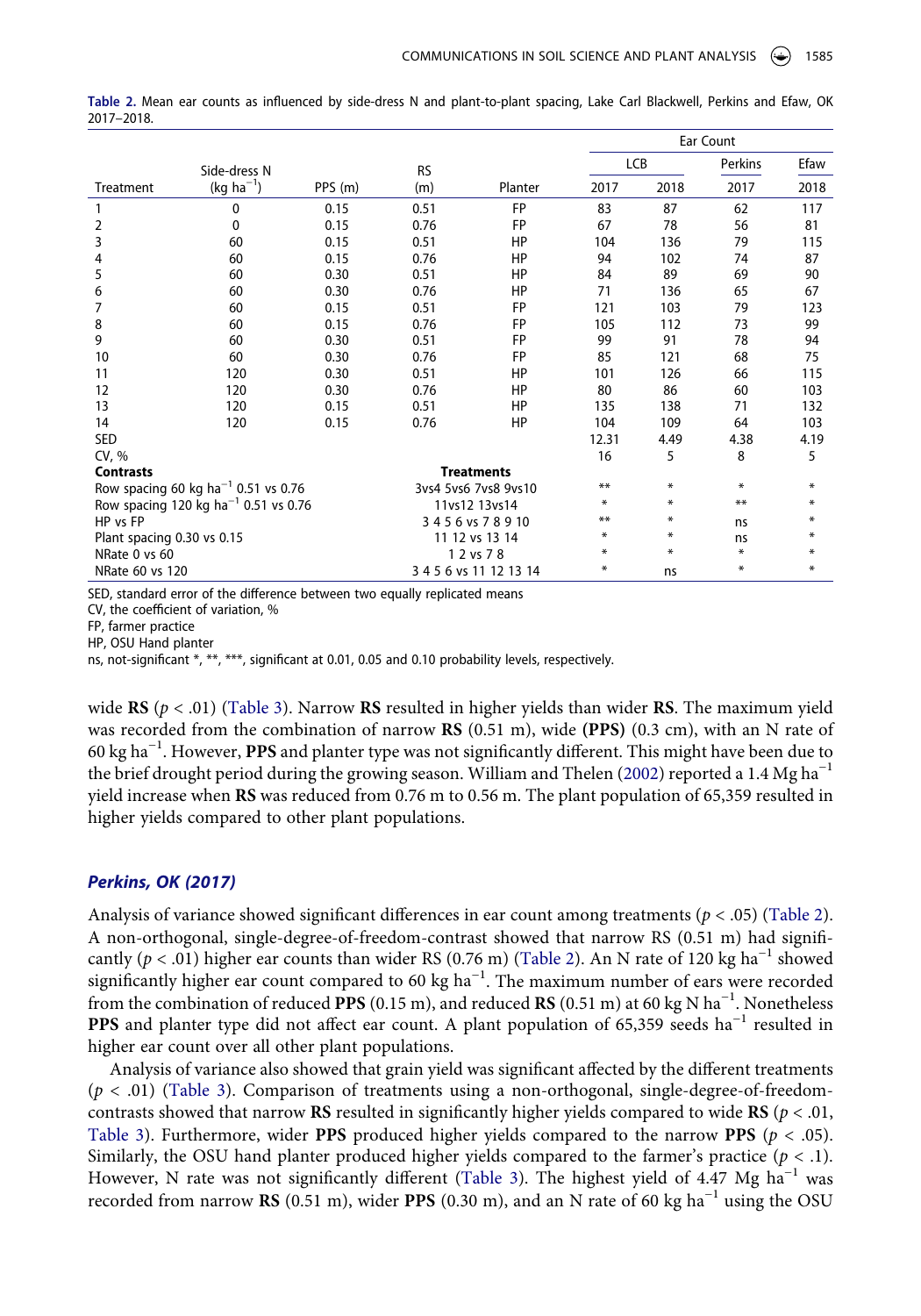|                                    |                |               |                      |                        | Grain yield, Mg $ha^{-1}$ |        |                 |        |
|------------------------------------|----------------|---------------|----------------------|------------------------|---------------------------|--------|-----------------|--------|
|                                    | Side-dress N   |               |                      |                        |                           | LCB    | Perkins 2012017 | Efaw   |
| Treatment                          | $(kg ha^{-1})$ | PPS (m)       | RS(m)                | Planter                | 2017                      | 2018   | 2017            | 2018   |
| 1                                  | $\mathbf{0}$   | 0.15          | 0.51                 | <b>FP</b>              | 3.52                      | 3.74   | 3.27            | 2.51   |
| 2                                  | 0              | 0.15          | 0.76                 | <b>FP</b>              | 2.36                      | 2.53   | 2.66            | 1.76   |
| 3                                  | 60             | 0.15          | 0.51                 | HP                     | 4.91                      | 6.48   | 3.61            | 5.7    |
| 4                                  | 60             | 0.15          | 0.76                 | HP                     | 3.77                      | 4.66   | 2.67            | 3.79   |
| 5                                  | 60             | 0.30          | 0.51                 | HP                     | 5.92                      | 7.37   | 4.47            | 6.01   |
| 6                                  | 60             | 0.30          | 0.76                 | HP                     | 4.52                      | 5.26   | 3.03            | 4.57   |
| 7                                  | 60             | 0.15          | 0.51                 | <b>FP</b>              | 5.55                      | 5.73   | 4.09            | 3.73   |
| 8                                  | 60             | 0.15          | 0.76                 | <b>FP</b>              | 3.88                      | 4.02   | 3.25            | 2.07   |
| 9                                  | 60             | 0.30          | 0.51                 | FP                     | 6.29                      | 5.83   | 4.15            | 3.83   |
| 10                                 | 60             | 0.30          | 0.76                 | <b>FP</b>              | 5.03                      | 4.15   | 3.13            | 2.06   |
| 11                                 | 120            | 0.30          | 0.51                 | HP                     | 5.94                      | 14.25  | 4.09            | 10.84  |
| 12                                 | 120            | 0.30          | 0.76                 | HP                     | 4.22                      | 8.67   | 3.41            | 7.12   |
| 13                                 | 120            | 0.15          | 0.51                 | HP                     | 4.99                      | 10.28  | 3.81            | 7.2    |
| 14                                 | 120            | 0.15          | 0.76                 | HP                     | 3.70                      | 7.88   | 2.87            | 5.24   |
| <b>SED</b>                         |                |               |                      |                        | 0.91                      | 0.97   | 0.24            | 0.55   |
| CV, %                              |                |               |                      |                        | 24                        | 18     | 8               | 11     |
| <b>Contrasts</b>                   |                |               |                      | <b>Treatments</b>      |                           |        |                 |        |
| Row spacing 60 kg/ha 0.51 vs 0.76  |                |               | 3ys4 5ys6 7ys8 9ys10 | *                      | $\ast$                    | ₩      | ∗               |        |
| Row spacing 120 kg/ha 0.51 vs 0.76 |                | 11vs12 13vs14 |                      | **                     | $\ast$                    | ₩      | ∗               |        |
| HP vs FP                           |                | 3456 vs 78910 |                      | ns                     | $***$                     | ***    | ∗               |        |
| Plant spacing 0.30 vs 0.15         |                |               | 11 12 vs 13 14       | ns                     | ∗                         | **     | $\ast$          |        |
| NRate 0 vs 60                      |                |               |                      | 1 2 vs 7 8             | $\ast$                    | $\ast$ | $\ast$          | $\ast$ |
| NRate 60 vs 120                    |                |               |                      | 3 4 5 6 vs 11 12 13 14 | ns                        | ∗      | ns              | ₩      |

<span id="page-5-0"></span>**Table 3.** Grain yield means as influenced by side-dress N and plant-to-plant spacing, Lake Carl Blackwell, Perkins and Efaw 2017–2018.

SED, standard error of the difference between two equally replicated means

CV, the coefficient of variation, %

FP, farmer practice

HP, OSU Hand planter

ns, not-significant \*, \*\*, \*\*\*, significant at 0.01, 0.05 and 0.10 probability levels, respectively.

<span id="page-5-2"></span><span id="page-5-1"></span>hand planter. This was higher than the 2.66 Mg ha<sup>-1</sup> observed in the check plot. Shapiro and Wortmann [\(2006](#page-8-22)) observed a 4% yield increase with narrow **RS** and 24% increase with N rate of 84 kg ha<sup>-1</sup>. A plant population of 65,359 seed ha<sup>-1</sup> produced the highest grain yields compared to all other plant populations. Recent work by Harman et al. [\(2017](#page-8-23)) evaluated seven different planters and noted that the OSU Greenseeder hand planter had the highest mean grain yield at 4.83 Mg ha<sup>-1</sup> with the highest number of ears per stalk near 0.93.

The forage weight recorded at Perkins in 2017 showed that narrow **RS** resulted in higher forage yields compared to wider **RS**. The highest forage yield (8.17 kg) was recorded from the combination of narrow **RS**, and narrow **PPS** with the OSU hand planter. Alternatively, the lowest forage weight (3.72 kg) was recorded from the combination of wide **RS**, and wide **PPS** with the farmer's practice.

#### *Lake Carl Blackwell, OK (2018)*

Results showed a significant effect of treatments on maize ear counts. A non-orthogonal single-degreeof-freedom-contrast (**RS** 0.51 vs. 0.76 m, [Table 2\)](#page-4-0) showed a significantly higher ear count with reduced **RS** compared to wider **RS**. In addition, the ear counts for narrow and wide **PPS** (contrast 0.30 vs 0.15 m) was significantly different  $(p < .01)$  [\(Table 2\)](#page-4-0). Narrow PPS  $(0.15 \text{ m})$  resulted in higher ear counts compared to wide **PPS** (0.30 m). Likewise, the hand planter produced higher ear counts compared to the farmer's practice at  $(p < .01)$  [\(Table 2](#page-4-0)). The N rates of 60 and 120 kg ha<sup>-1</sup> did not significantly influence ear counts. A plant population of 65,359 seeds ha<sup>-1</sup> produced the highest ear counts compared to all other treatments. The highest number of ears was recorded from narrow **PPS**, and narrow **RS** using the OSU hand planter at 120 kg N ha−1. Alternatively, the lowest ear count was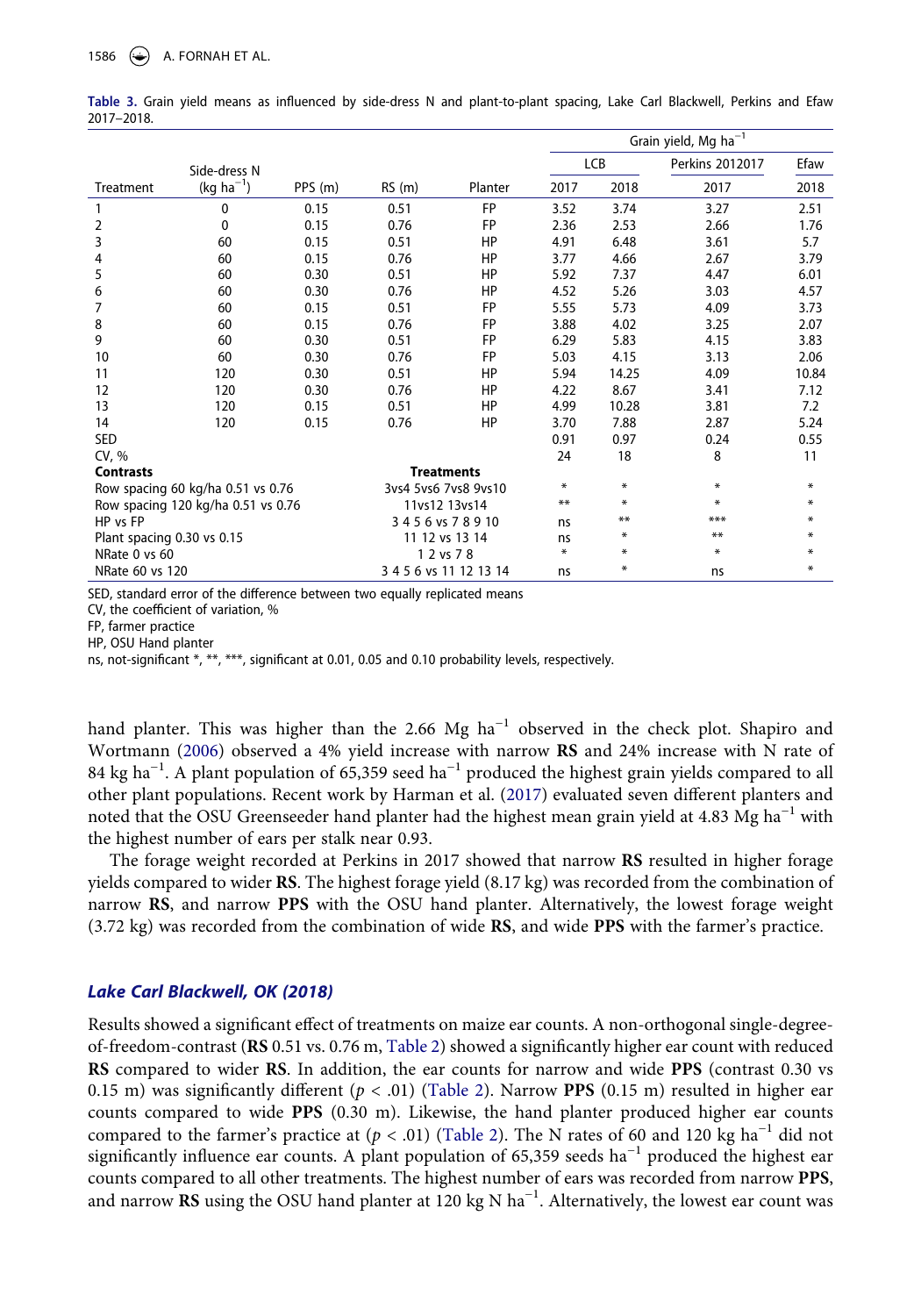recorded from the combination of wide **RS**, narrow **PPS**, and no N applied with the farmer's practice [\(Table 2](#page-4-0)).

<span id="page-6-1"></span>Also, analysis of variance showed a significant difference in grain yield due to treatments applied (*p* < .05) ([Table 3\)](#page-5-0). The highest yield was obtained with a combination of narrow **RS** (0.51 cm), wide PPS (0.3 cm), and an N rate of 60 kg ha<sup>-1</sup>. While the lowest yield was recorded from the combination of wide **RS**, narrow **PPS**, with the farmer's practice of 2.53 Mg ha−1. The hand planter resulted in higher yields compared to the farmer's practice. This was because of better plant stand homogeneity with the hand planter compared to the traditional farmer's practice. Similarly, Cox and Cherney [\(2001\)](#page-7-5) reported that narrow **RS** increased yields by 7.5%. Also, Widdicombe and Thelen [\(2002\)](#page-8-24) analyzed different planting population densities (56,000, 65,000, 73,000, 81,000 and 90,000 plants per ha) and **RS** (0.38 m, 0.56 m, and 0.76 m) of maize at different locations. Widdicombe and Thelen [\(2002\)](#page-8-24) noted that maize grain yield increased by 2 and 4% when **RS** was reduced from 0.76 m to 0.56 m and 0.38 m, respectively. Also, the highest plant density (90,000) had the highest grain yield.

#### <span id="page-6-2"></span>*Efaw, OK (2018)*

Analysis of variance showed that ear counts were significantly affected by the treatments evaluated (*p* < .05). The highest number of ears were recorded from narrow **PPS** (0.15 m), narrow **RS** (0.51 m) using the hand planter at 120 kg N ha<sup>-1</sup>. On the other hand, the lowest ear count was recorded from the combination of wide **RS** (0.76 m), narrow **PPS** (0.15 m), and 60 kg N ha<sup>-1</sup> and with the farmer's practice [\(Table 2\)](#page-4-0). Furthermore, a non-orthogonal single-degree-of-freedom-contrast (**RS** 0.51 vs. 0.76 m, [Table 2](#page-4-0)) showed a significantly higher ear count with reduced **RS** (0.51 m) compared to wider **RS** (0.76 m). In addition, narrow and wide **PPS** (contrast 0.30 vs 0.15 m) was significant at (*p* < .01) [\(Table 2\)](#page-4-0). Narrow **PPS** (0.15 m) resulted in higher ear counts compared to wide **PPS** (0.30 m). Likewise, the hand planter produced higher ear counts compared to the farmer's practice  $(p < .01)$ [\(Table 2\)](#page-4-0). The N rate of 120 kg N ha<sup>-1</sup> resulted in higher ear counts compared to 60 kg N ha<sup>-1</sup>. A plant population of 65359 seeds/ha produced higher ear counts compared to all other plant populations.

Also, analysis of variance showed that grain yield was significant influenced by the treatments applied (*p* < .01) [\(Table 3](#page-5-0)). The highest yield was recorded at the narrow **RS** (0.51 m), wider **PPS**  (0.30 m), and N rate of 120 kg ha<sup>-1</sup> using the OSU hand planter (10.84 Mg ha<sup>-1</sup>). The lowest yield was recorded from the check plot (1.76 Mg ha<sup>-1</sup>, [Table 3](#page-5-0)).

Treatment comparisons showed a significant difference between narrow **RS** and wider **RS** at (*p* < .01) ([Table 3](#page-5-0)). Narrow **RS** resulted in higher grain yields compared to wider **RS**. Similarly, Testo, Reyneri., and Blandino [\(2017\)](#page-8-17) reported that narrow **RS** significantly increased maize grain yields. Furthermore, wide **PPS** produced a higher grain yield than narrow **PPS**. Likewise, the hand planter resulted in higher grain yield compared to the farmer's practice. Finally, an N rate of 120 kg  $ha^{-1}$  produced significantly higher yields than 60 kg N  $ha^{-1}$ 

The 60 kg N ha<sup>-1</sup> rate accounted for the highest yield but was not significantly different from 120 kg N ha−1. However, 60 kg N ha−1 was significantly different from the check (*p* < .01) ([Table 3\)](#page-5-0).

#### **Discussion**

This study demonstrated that narrow **RS** (0.51 m) with wide (0.30 m) **PPS** at all locations resulted in higher maize grain yields compared to the wider **RS** (0.76 m). At Perkins and Lake Carl Blackwell 2017, narrow **RS** resulted in a yield increase of 32% and 34% respectively when compared to wider **RS**. Narrow **RS** increased maize grain yields by 44% and 50% respectively at Efaw and LCB. This result support the findings of Barbieri et al. ([2012\)](#page-7-6), who stated that narrow and wide **RS** resulted in yields of 5.51 and 4.49 Mg ha<sup> $-1$ </sup> respectively.

<span id="page-6-0"></span>Also, a plant population of 65,359 seeds/ha produced the highest maize grain yields.

Also, wider **PPS** (0.30 m) resulted in yield increases at all locations when compared to narrow **PPS**  (0.15 m). At Perkins and LCB 2017, wide **PPS** resulted in a yield increase of 12% and 17% respectively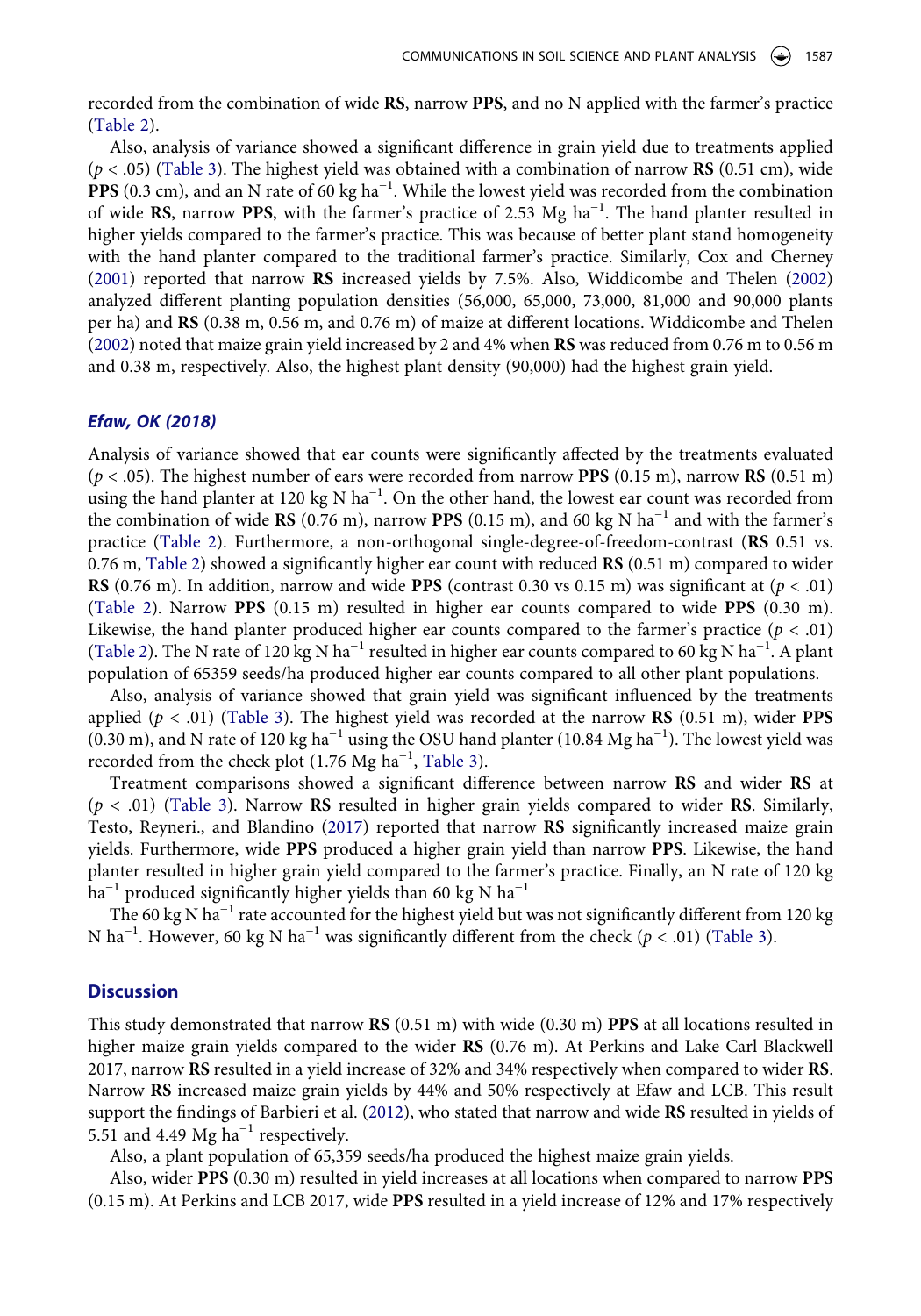1588  $\leftrightarrow$  A. FORNAH ET AL.

when compared to narrow **PPS**. While, at Efaw and LCB 2018, wider **PPS** increased yields by 44% and 26% respectively. Furthermore, at Perkins and LCB 2017, the N rate of 60 kg ha<sup>-1</sup> increased yields by 23% and 60% respectively compared to the check while 120 kg N ha<sup>-1</sup> increased yields by 13% and 48% respectively. At Efaw and LCB in 2018, the N rate of 60 kg  $ha^{-1}$  increased yields by 44% and 55% respectively versus the check, while 120 kg N ha<sup>-1</sup> increased yields by 8.47 Mg ha<sup>-1</sup> and 11.9 Mg ha<sup>-1</sup> respectively. Also, the hand planter and the farmer's practice were not significantly different in 2017. However, at LCB the hand planter resulted in a yield increase of 20% over the farmer's practice. Finally, the combination of narrow **RS** and wide **PPS** produced the highest yields (6.26 Mg ha−1, 14.25 Mg ha−1) at both locations in 2017 and 2018 respectively.

# **Conclusion**

Finding the optimum combination of row and **PPS** that produce maximum yield per unit area under different environments has been a major concern for agronomists. This study provides evidence suggesting that maize producers in developing countries could use narrow **RS** with wide **PPS** to increase grain yields. Row spacing is something that producers seek, especially as they traverse across the terrain. Plant to plant spacing can certainly be taught, but the **RS** for working in and around the plants both for weeding and finally harvesting is somewhat fixed. Also, the OSU hand planter can be used to increase maize grain yield through improved plant stand homogeneity. By simply changing the internal drum, the OSU hand planter has the added benefit of being able to apply mid-season fertilizer close to the plant, thus increasing N use efficiency.

#### **Acknowledgments**

We want to thank the department of Plant and Soil Sciences at **OSU** for supporting us with funds to accomplish this project. Also, we appreciate the contributions from all the soil fertility lab members at OSU.

# **ORCID**

Fikayo Oyebiyi http://orcid.org/0000-0002-1930-9345 William R. Raun D http://orcid.org/0000-0002-1206-1105

#### **References**

- <span id="page-7-4"></span>Adjei, E. O., S. H. M. Aikins, P. Boahen, K. Chand, I. Dev, M. Lu, V. Mkrtumyan, S. D. Samaraweera, and A. Teklu. [2003](#page-2-0). Combining mechanization and conservation agriculture in the transitional zone of Brong Ahafo Region, Ghana. ICRA Working Documents Series 108, International Centre for Development Oriented Research in Agriculture, Wageningen.
- <span id="page-7-3"></span>Aikins, S. H. M., A. Bart-Plange, and S. Opoku-Baffour. [2010.](#page-1-1) Performance evaluation of jab planters for maize planting and inorganic fertilizer application. *Journal of Agriculture and Biosciences* 5:29–33.
- <span id="page-7-6"></span>Barbieri, P., L. Echarte, M. A. Della, V. O. Sadras, H. Echeverria, and F. H. Andrade. [2012](#page-6-0). Maize evapotranspiration and water-use efficiency in response to row spacing. *Agronomy Journal* 104 (4):939–44. doi:[10.2134/agronj2012.0014.](https://doi.org/10.2134/agronj2012.0014)
- <span id="page-7-2"></span>Borlaug, N. E., and C. R. Dowsell. [2003](#page-1-2). Feeding a world of 10 billion people: A 21st-century challenge. Proceedings of the International Congress in the Wake of the Double Helix: From the Green Revolution to the Gene Revolution, 27–31, Bologna, Italy, May 27.
- <span id="page-7-1"></span>Cairns, J. E., K. Sonder, P. H. Zaidi, N. Verhulst, G. Mahuku, R. Babu, S. K. Nair, and B. Das. [2012](#page-1-3). Maize production in a changing climate: Impacts, adaptation, and mitigation strategies. *Advances in Agron* 114:1. doi:[10.1016/B978-0-12-](https://doi.org/10.1016/B978-0-12-394275-3.00006-7) [394275-3.00006-7](https://doi.org/10.1016/B978-0-12-394275-3.00006-7).
- <span id="page-7-0"></span>Conway, G., and G. Toenniessen. [1999.](#page-1-4) Feeding the world in twenty-first century. *Nature* 402:C55–8. doi:[10.1038/](https://doi.org/10.1038/35011545) [35011545.](https://doi.org/10.1038/35011545)
- <span id="page-7-5"></span>Cox, W. J., and D. J. Cherney. [2001](#page-6-1). Row spacing, plant density, and nitrogen effects on corn silage. *Agronomy Journal* 93 (3):597–602. doi:[10.2134/agronj2001.933597x](https://doi.org/10.2134/agronj2001.933597x).